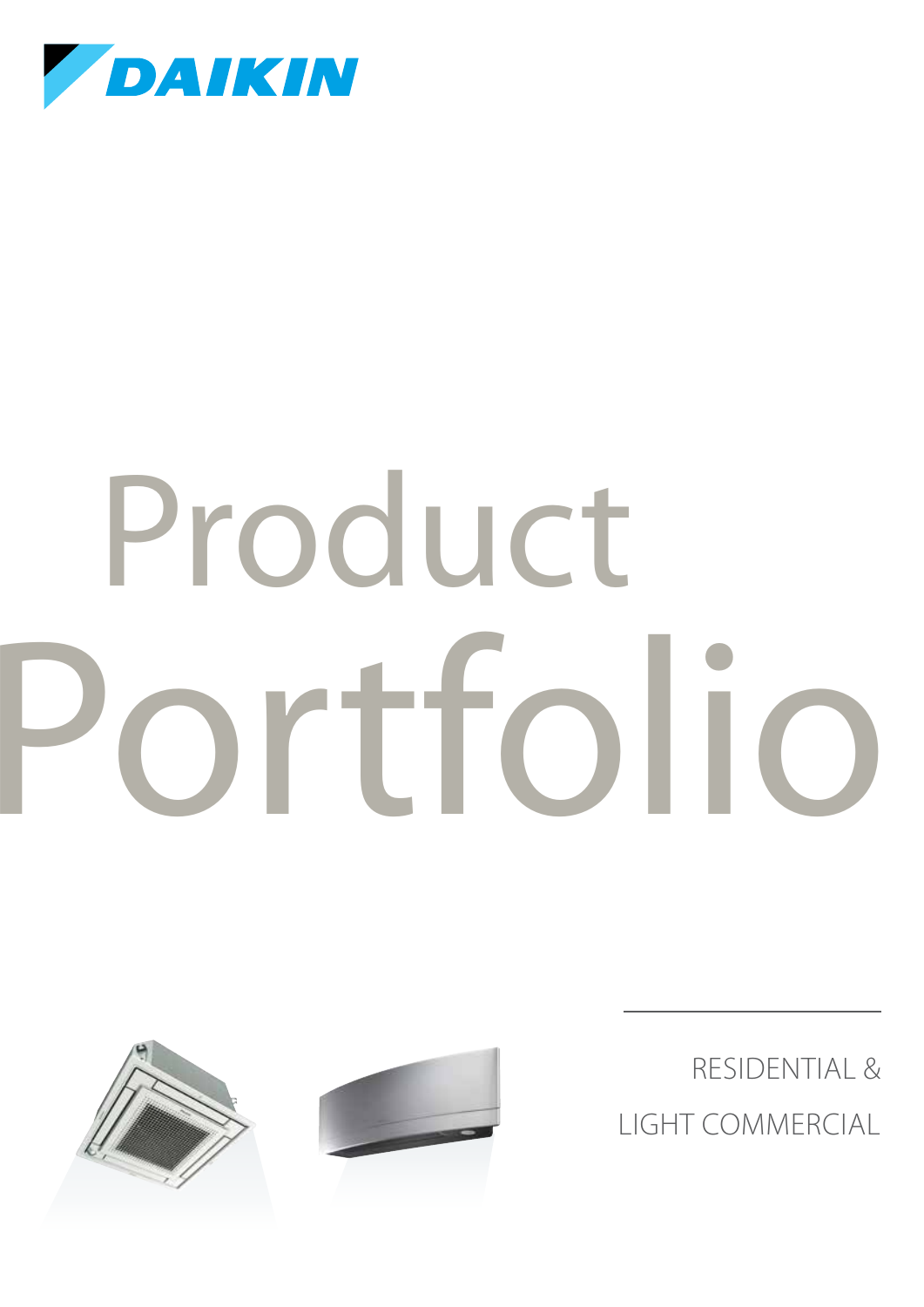### Residential including energy labels (SEER/SCOP, average climate)

#### Indoor units

Pair/multi application

|                    |                                                          |                         |                                 |    |    | .                     |    |              |    |                                  |                            |    |    |    |                                                |     |       |              |     |
|--------------------|----------------------------------------------------------|-------------------------|---------------------------------|----|----|-----------------------|----|--------------|----|----------------------------------|----------------------------|----|----|----|------------------------------------------------|-----|-------|--------------|-----|
| Type               | Model                                                    | Product name            |                                 |    |    | Multi connection only |    | <b>RXZ-N</b> |    |                                  | <b>RXG-L</b>               |    |    |    |                                                |     | RXS-L |              |     |
|                    |                                                          |                         |                                 | 15 | 35 | 60                    | 25 | 35           | 50 | 20                               | 25                         | 35 | 50 | 20 | 25                                             | 35  | 42    | 50           | 60  |
|                    | Ururu Sarara                                             | FTXZ-N <sup>1</sup>     | <b>STATISTICS</b>               |    |    |                       |    | $A+++/A+++$  |    |                                  |                            |    |    |    |                                                |     |       |              |     |
|                    |                                                          | FTXG-LW/S               | $\overline{\phantom{a}}$        |    |    |                       |    |              |    | A+++/A++ A+++/A++ A++/A++ A++/A+ |                            |    |    |    |                                                |     |       |              |     |
|                    | Wall mounted unit                                        | CTXS-K $2$              |                                 |    |    |                       |    |              |    |                                  |                            |    |    |    |                                                |     |       |              |     |
| Wall<br>mounted    | Wall mounted unit                                        | FTXS-K                  |                                 |    |    |                       |    |              |    |                                  |                            |    |    |    | $A+/A++$ $A++/A++$ $A++/A++$ $A++/A+$ $A++/A+$ |     |       |              |     |
|                    | Wall mounted unit                                        | FTXS-G                  | $\frac{1}{2}$ and $\frac{1}{2}$ |    |    |                       |    |              |    |                                  |                            |    |    |    |                                                |     |       |              | A/A |
|                    | Wall mounted unit                                        | FTX-JV                  |                                 |    |    |                       |    |              |    |                                  |                            |    |    |    |                                                |     |       |              |     |
|                    | Wall mounted unit                                        | FTX-GV <sup>1</sup>     | ليد ک                           |    |    |                       |    |              |    |                                  |                            |    |    |    |                                                |     |       |              |     |
| Ceiling<br>mounted | Slim concealed<br>ceiling unit                           | FDXS-F (9)              |                                 |    |    |                       |    |              |    |                                  |                            |    |    |    | $A+/A+$ $A/A$                                  |     |       | $A+/A$ $A/A$ |     |
| Floor              | Nexura-floor<br>standing unit with<br>radiant heat panel | FVXG-K                  |                                 |    |    |                       |    |              |    |                                  | $A++/A++$ $A++/A++$ $A/A+$ |    |    |    |                                                |     |       |              |     |
| standing           | Floor standing unit                                      | FVXS-F                  | $\Box$                          |    |    |                       |    |              |    |                                  |                            |    |    |    | $A+/A+$ $A+/A$                                 |     |       | $A+/A$       |     |
| Flexi type         | Flexi type unit                                          | FLXS-B (9) <sup>2</sup> |                                 |    |    |                       |    |              |    |                                  |                            |    |    |    | A/A                                            | B/A |       | A/A          |     |

Note : (1) These indoor units can only be used in pair application (2) These indoor units can only be used in multi application. For FLXS-B, remark is only valid for 60-class.

#### Outdoor units

Multi application

| Type   | Model     | Product name            |    | 40                    | 50        | 52                    | 68                   | 80        | 90                    | 100 | 125 | 150 |
|--------|-----------|-------------------------|----|-----------------------|-----------|-----------------------|----------------------|-----------|-----------------------|-----|-----|-----|
|        |           | 2MXS-H                  |    | $A++/A+$ <sup>1</sup> | $A++/A+2$ |                       |                      |           |                       |     |     |     |
|        |           | 3MXS-K                  |    | $A++/A+3$             |           |                       |                      |           |                       |     |     |     |
|        |           | 3MXS-E                  |    |                       |           | $A++/A+$ <sup>4</sup> |                      |           |                       |     |     |     |
| Air    | Multi     | 3MXS-G                  |    |                       |           |                       | $A/A+$ <sup>5</sup>  |           |                       |     |     |     |
| Cooled | heat pump | 4MXS-F                  |    |                       |           |                       | $A+/A+$ <sup>6</sup> |           |                       |     |     |     |
|        |           | 4MXS-E                  |    |                       |           |                       |                      | $A++/A+7$ |                       |     |     |     |
|        |           | 5MXS-E                  |    |                       |           |                       |                      |           | $A++/A+$ <sup>8</sup> |     |     |     |
|        |           | RXYSQ-P8V1<br>VRV III-S | 80 |                       |           |                       |                      |           |                       |     |     |     |

Note: (1) seasonal value for combination with following indoor units : FTX520K2V1B, FTX520K2V1B (2) seasonal value for combination with following indoor units : FTX520K2V1B (7) seasonal value for combination with following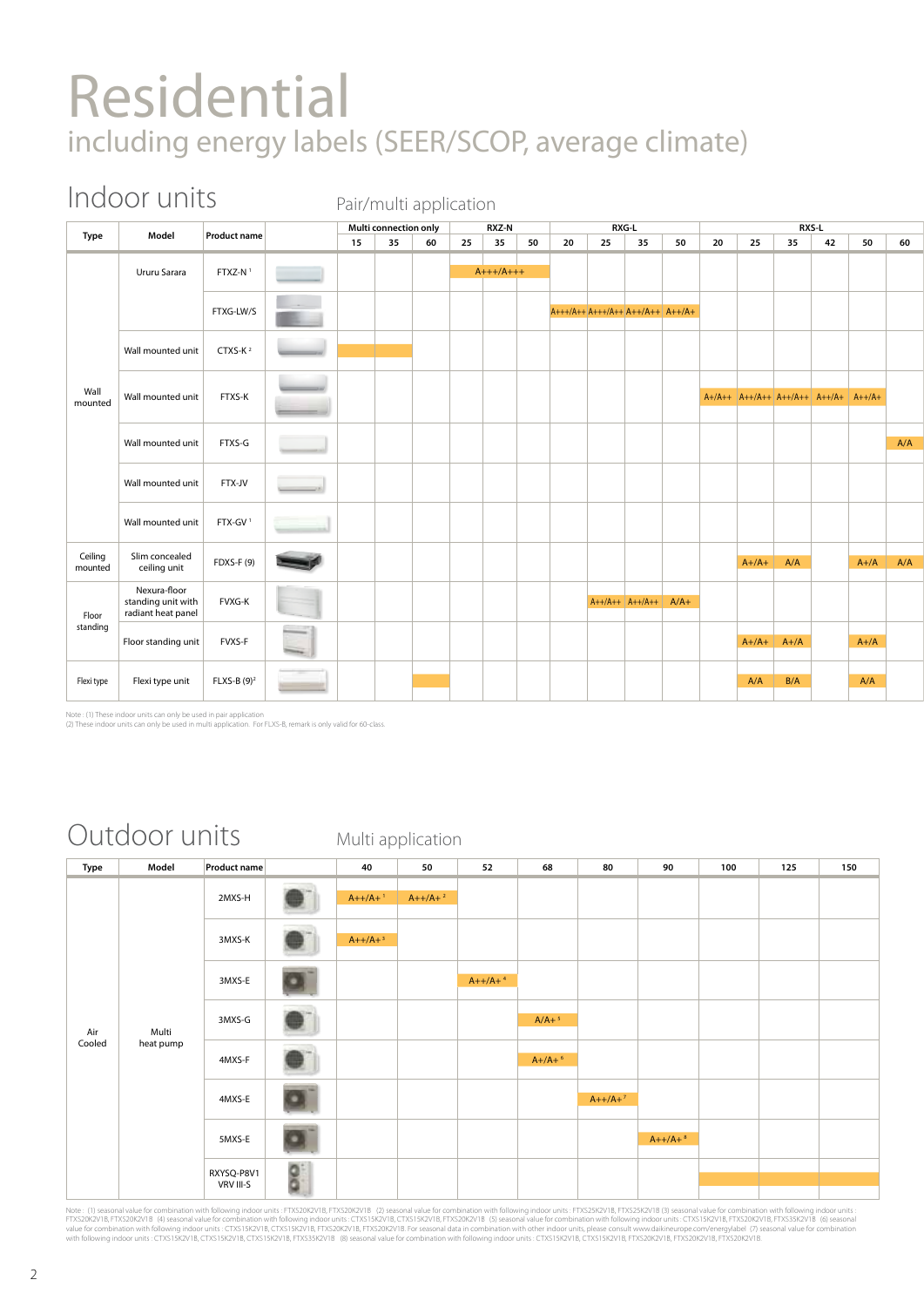| RX-JV                       | RXS-F8 |  |  |  | $RX-GV(B)$          |  |                               | <b>RXLG-L</b> |  |                           | $RXL-K$       |                                               |
|-----------------------------|--------|--|--|--|---------------------|--|-------------------------------|---------------|--|---------------------------|---------------|-----------------------------------------------|
| 20   25   35   50   60   71 | 71     |  |  |  |                     |  | 25 35 50                      |               |  | $20 \mid 25 \mid 35 \mid$ |               | 42 50                                         |
|                             |        |  |  |  |                     |  |                               |               |  |                           |               |                                               |
|                             |        |  |  |  |                     |  |                               |               |  |                           |               |                                               |
|                             |        |  |  |  |                     |  |                               |               |  |                           |               |                                               |
|                             |        |  |  |  |                     |  | information not yet available |               |  |                           |               |                                               |
|                             |        |  |  |  |                     |  |                               |               |  |                           |               |                                               |
|                             |        |  |  |  |                     |  |                               |               |  |                           |               |                                               |
|                             |        |  |  |  |                     |  |                               |               |  |                           |               |                                               |
|                             |        |  |  |  |                     |  |                               |               |  |                           |               |                                               |
|                             |        |  |  |  |                     |  |                               |               |  |                           |               | $A+/A++$ $A++/A+$ $A++/A++$ $A++/A+$ $A++/A+$ |
|                             |        |  |  |  |                     |  |                               |               |  |                           |               |                                               |
|                             |        |  |  |  |                     |  |                               |               |  |                           |               |                                               |
|                             | A/A    |  |  |  |                     |  |                               |               |  |                           |               |                                               |
|                             |        |  |  |  |                     |  |                               |               |  |                           |               |                                               |
| $A+/A++$ $A+/A+$ $A+/A+$    |        |  |  |  |                     |  |                               |               |  |                           |               |                                               |
|                             |        |  |  |  |                     |  |                               |               |  |                           |               |                                               |
|                             |        |  |  |  |                     |  |                               |               |  |                           |               |                                               |
|                             |        |  |  |  | $A+/A+$ $A/A$ $B/A$ |  |                               |               |  |                           |               |                                               |
|                             |        |  |  |  |                     |  |                               |               |  |                           |               |                                               |
|                             |        |  |  |  |                     |  |                               |               |  |                           | $B/A +$ $A/A$ | A/A                                           |
|                             |        |  |  |  |                     |  |                               |               |  |                           |               |                                               |
|                             |        |  |  |  |                     |  | $A++/A+ A++/A$ $A/A+$         |               |  |                           |               |                                               |
|                             |        |  |  |  |                     |  |                               |               |  |                           |               |                                               |
|                             |        |  |  |  |                     |  |                               |               |  |                           |               |                                               |
|                             |        |  |  |  |                     |  |                               |               |  |                           | $B/A +$ $A/A$ | $A+/A$                                        |
|                             |        |  |  |  |                     |  |                               |               |  |                           |               |                                               |
|                             |        |  |  |  |                     |  |                               |               |  |                           |               |                                               |
|                             |        |  |  |  |                     |  |                               |               |  |                           |               |                                               |



| CONNECTABLE         |           |        |           |        | <b>Wall mounted</b> |               |           |               |        |  |               |           | <b>Floor standing</b> |                    |           | Flexi type        |           | Round flow cassette |           | <b>Fully flat cassette</b> |       |                    |           |                  |           | <b>Concealed ceiling</b> |           |               |           |              | Ceiling suspended |
|---------------------|-----------|--------|-----------|--------|---------------------|---------------|-----------|---------------|--------|--|---------------|-----------|-----------------------|--------------------|-----------|-------------------|-----------|---------------------|-----------|----------------------------|-------|--------------------|-----------|------------------|-----------|--------------------------|-----------|---------------|-----------|--------------|-------------------|
| <b>INDOOR UNITS</b> |           | FTXG-L |           | CTXS-K |                     | <b>FTXS-K</b> |           | <b>FTXS-G</b> | FTX-JV |  | <b>FVXG-K</b> |           | <b>FVXS-F</b>         |                    |           | <b>FLXS-B (9)</b> |           | <b>FCQG-F</b>       |           |                            | FFQ-C |                    |           | <b>FDXS-F(9)</b> |           |                          |           | FDBQ-B/FBQ-C8 |           | <b>FHQ-C</b> |                   |
|                     |           |        |           |        |                     |               |           |               |        |  |               |           |                       |                    |           |                   |           |                     |           |                            |       |                    |           |                  |           |                          |           |               |           |              |                   |
| 2MXS40H             |           |        | $\bullet$ |        |                     |               |           |               |        |  |               |           |                       | $\bullet$ $\vdash$ | $\bullet$ |                   |           |                     |           |                            |       | $\bullet$          | $\bullet$ |                  |           |                          |           |               |           |              |                   |
| 2MXS50H             |           |        |           |        |                     |               | $\bullet$ |               |        |  |               |           |                       |                    |           |                   |           |                     |           | $\bullet\;\bullet$         |       |                    | $\bullet$ |                  |           |                          |           |               |           |              |                   |
| 3MXS40K             | $\bullet$ |        | $\bullet$ |        | $\bullet$           | $\bullet$     |           |               |        |  | $\bullet$     | $\bullet$ | $\bullet$             | $\bullet$ .        | $\bullet$ |                   | $\bullet$ |                     | $\bullet$ | $\bullet$                  |       | $\bullet$ $\vdash$ | $\bullet$ |                  | $\bullet$ | $\bullet$                |           |               | $\bullet$ |              |                   |
| 3MXS52E             |           |        |           |        |                     |               |           |               |        |  |               |           |                       |                    |           |                   | $\bullet$ | $\bullet$           |           |                            |       |                    |           |                  |           |                          | $\bullet$ |               |           |              |                   |
| 3MXS68G             |           |        |           |        |                     |               |           |               |        |  |               |           |                       |                    |           |                   |           |                     |           |                            |       |                    |           |                  |           |                          |           |               |           |              |                   |
| 4MXS68F             |           |        |           |        |                     |               |           |               |        |  |               |           |                       |                    |           |                   |           |                     |           |                            |       |                    |           |                  |           |                          |           |               |           |              |                   |
| 4MXS80E             |           |        |           |        |                     |               |           |               |        |  |               |           |                       |                    |           |                   |           |                     |           |                            |       |                    |           |                  |           |                          |           |               |           |              |                   |
| 5MXS90E             |           |        |           |        |                     |               |           |               |        |  |               |           |                       |                    |           |                   |           |                     |           |                            |       |                    |           |                  |           |                          |           |               |           |              |                   |
| RXYSQ-P8V1          |           |        |           |        |                     |               |           |               |        |  |               |           |                       |                    |           |                   |           |                     |           |                            |       |                    |           |                  |           |                          |           |               |           |              |                   |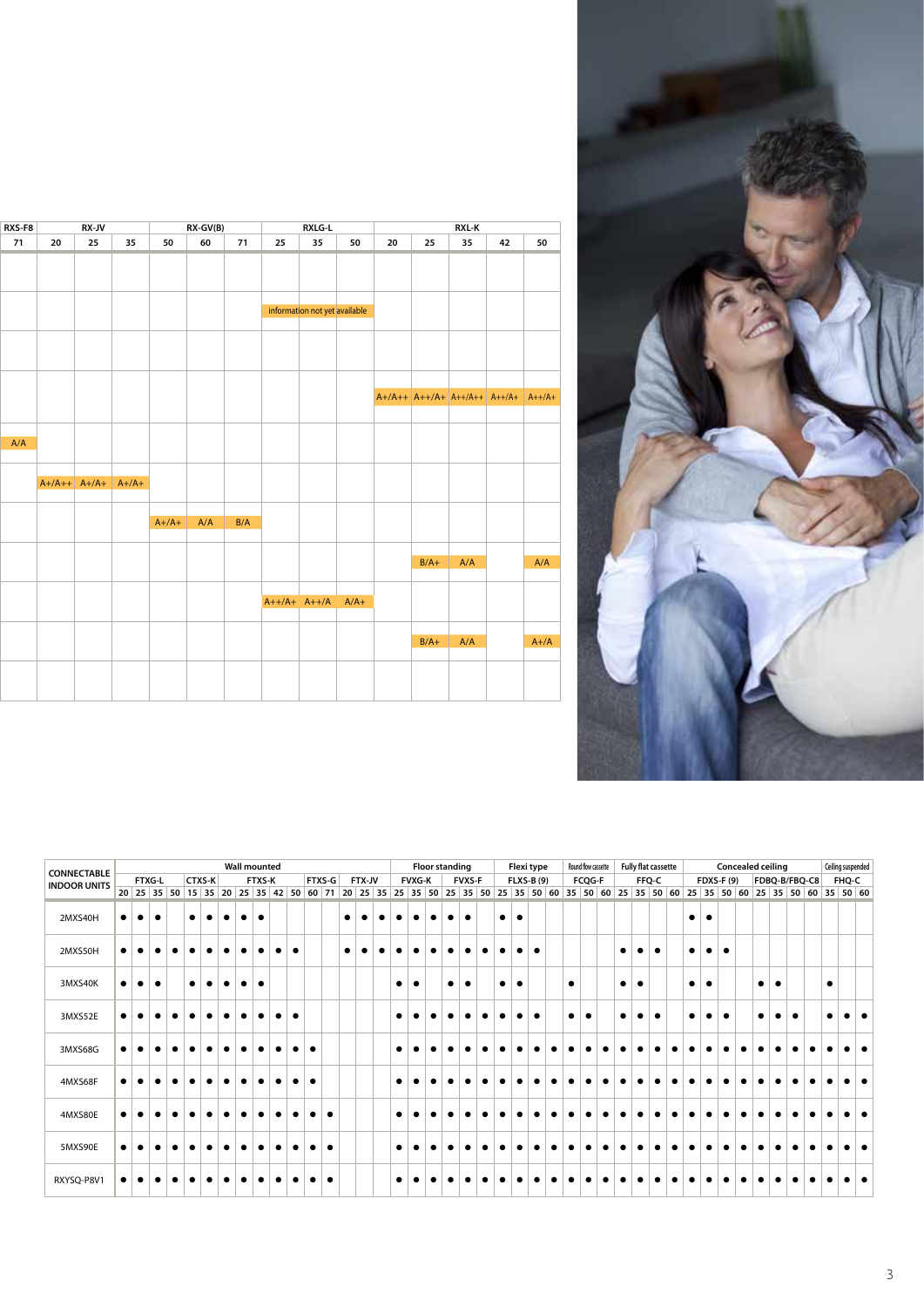#### Light commercial **Skytir** including energy labels (SEER/SCOP, average climate)

|                                | Indoor units                                           |                     |                          |    |                      |        |         |                                       |                       | ÷<br>Seasonal Smart   |     |        | Seasonal Classic      |         |     |     | sper Inverte |         |              |
|--------------------------------|--------------------------------------------------------|---------------------|--------------------------|----|----------------------|--------|---------|---------------------------------------|-----------------------|-----------------------|-----|--------|-----------------------|---------|-----|-----|--------------|---------|--------------|
|                                |                                                        |                     | multi<br>connection only |    |                      | RXS-L  |         |                                       |                       | RZQG-L8V1/L7V1/L(8)Y1 |     |        | RZQSG-L(3/8)V1/L(8)Y1 |         |     |     | RZQ-C        |         | <b>RXL-K</b> |
| <b>Type</b>                    | Model                                                  | Product<br>name     | 25                       | 25 | 35                   | 50     | 60      | 71                                    | 100                   | 125                   | 140 | 71     | 100                   | 125     | 140 | 200 | 250          | 35      | 50           |
|                                | High COP,<br>Round flow<br>ceiling mounted<br>cassette | FCQHG-F             |                          |    |                      |        |         | $A++/A+$                              | $A++/A++$             | $A++/A++$             |     |        | $A++/A+$ $A++/A++$    | $A/A+$  |     |     |              |         |              |
| Ceiling<br>mounted<br>cassette | Round flow<br>ceiling mounted<br>cassette <sup>4</sup> | FCQG-F              |                          |    | $A++/A++$            |        |         | $A++/A++$ $A++/A+$ $A++/A+$ $A++/A++$ |                       | $A+/A+$               |     |        | $A++/A+ A++/A+ $      | $A/A+$  |     |     |              | $A/A++$ | $A+/A+$      |
|                                | Fully flat cassette                                    | FFQ-C               |                          |    | $A++/A+ A++/A+ A+/A$ |        | $A+/A+$ |                                       |                       |                       |     |        |                       |         |     |     |              | $A+/A$  | $A+/A$       |
|                                | Concealed<br>ceiling unit                              | FDBQ-B <sup>2</sup> |                          |    |                      |        |         |                                       |                       |                       |     |        |                       |         |     |     |              |         |              |
| Concealed                      | Concealed<br>ceiling unit                              | FBQ-C8 <sup>1</sup> |                          |    | $A+/A+$              | $A+/A$ |         | $A+/A$ $A++/A+$ $A+/A++$ $A+/A+$      |                       |                       |     | $A+/A$ | $A/A+$                | A/A     |     |     |              | C/A     | B/A          |
| ceiling                        | Large concealed<br>ceiling unit                        | FDQ-C               |                          |    |                      |        |         |                                       |                       | $A+/A+$               |     |        |                       | A/A     |     |     |              |         |              |
|                                | Large concealed<br>ceiling unit                        | FDQ-B <sup>1</sup>  |                          |    |                      |        |         |                                       |                       |                       |     |        |                       |         |     |     |              |         |              |
| Wall<br>mounted                | Wall mounted<br>unit                                   | FAQ-C               |                          |    |                      |        |         |                                       | $A++/A+$ $A++/A+$     |                       |     | $A+/A$ | $A+/A+$               |         |     |     |              |         |              |
| Ceiling                        | Ceiling<br>suspended unit                              | FHQ-C               |                          |    | $A++/A+$ $A+/A$      |        |         | $A+/A$ $A++/A+$ $A++/$                |                       | $A+/A+$               |     | $A+/A$ | $A+/A$                | $A+/A+$ |     |     |              | B/A     | A/A          |
| suspended                      | 4-way blow<br>ceilling<br>suspended unit               | FUQ-C               |                          |    |                      |        |         |                                       | $A++/A+ A++/A+ A+/A+$ |                       |     |        |                       |         |     |     |              |         |              |
| Floor<br>standing              | Floor<br>standing unit                                 | FVQ-C               |                          |    |                      |        |         |                                       | $A++/A+$ $A+/A+$      | $A+/A$                |     | A/A    | $A/A+$                | A/A     |     |     |              |         |              |

(1) Twin, triple, double twin application is only possible up to 125 class (2) This indoor unit can only be used in multi application.

#### Indoor units Siesta

|                    |                               |                 |    |     | AZQS-BV1/BY1 |     |     |
|--------------------|-------------------------------|-----------------|----|-----|--------------|-----|-----|
| <b>Type</b>        | Model                         | Product<br>name |    | 71  | 100          | 125 | 140 |
| Ceiling<br>mounted | 4-way blow<br>ceiling mounted | ACQ-C           |    | B/A | B/A          |     |     |
| cassette           | cassette                      |                 |    |     |              |     |     |
| Concealed          | Concealed ceiling             | ABQ-C           |    | B/A | B/A          |     |     |
| ceiling            |                               |                 |    |     |              |     |     |
| Ceiling            | Ceiling sus-                  |                 | -- |     |              |     |     |
| suspended          | pended unit                   | AHQ-C           |    | B/A | B/A          |     |     |

Capacity class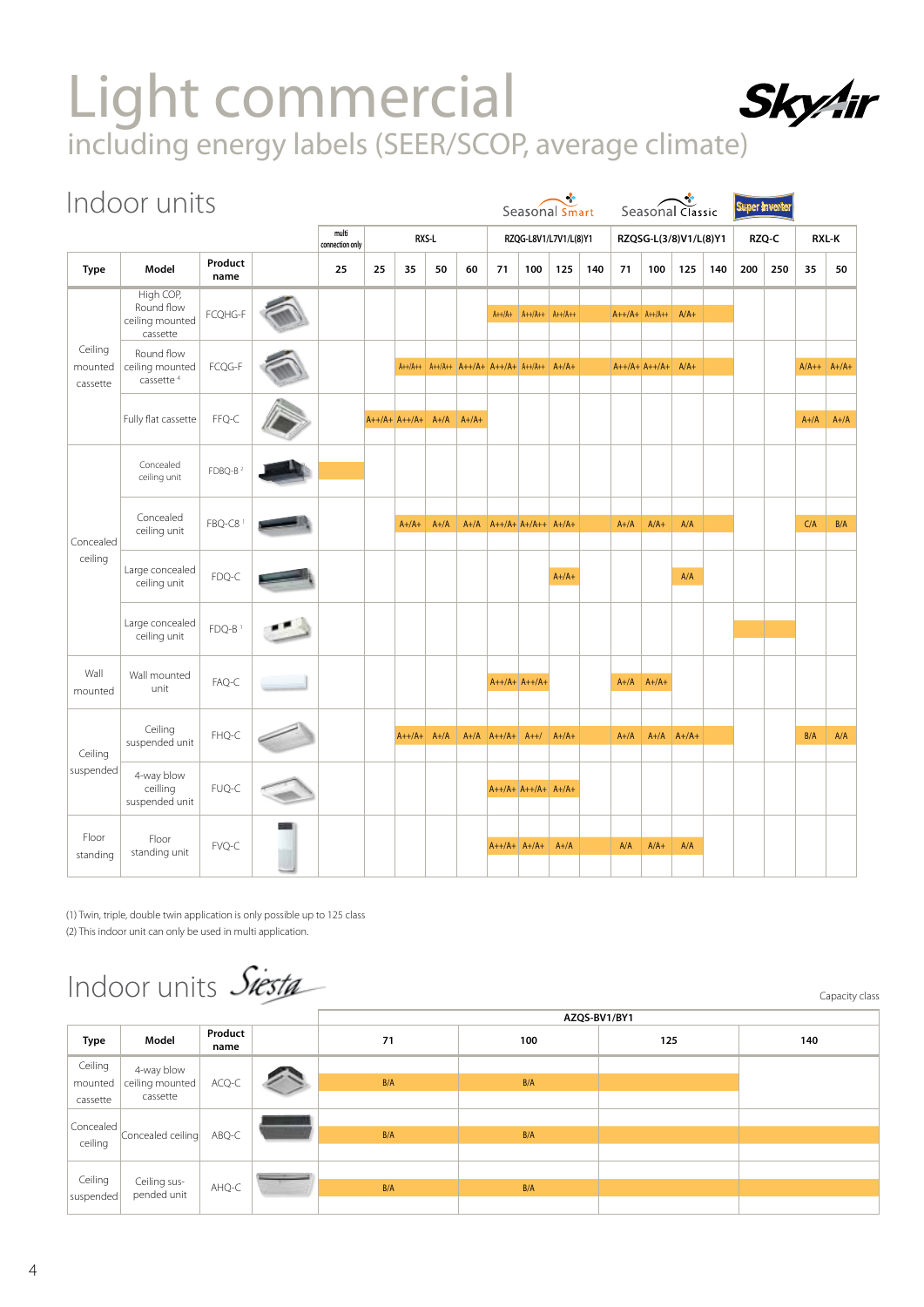

#### Outdoor Units Pair, twin, triple & double twin application

| System     | Type             | <b>Product name</b>                      | 71 | 100 | 125 | 140 | 200 | 250 |
|------------|------------------|------------------------------------------|----|-----|-----|-----|-----|-----|
|            |                  | RZQG-L8/L7V1/L(8)Y1<br>Seasonal Smart    |    |     |     |     |     |     |
| AIR COOLED | <b>HEAT PUMP</b> | RZQSG-L3/L8V1/L(8)Y1<br>Seasonal Classic |    |     |     |     |     |     |
|            |                  | RZQ-C<br>Super Inverter                  |    |     |     |     |     |     |

#### Twin, triple, double twin application

|             |                | FCOHG-F |    | <b>FCQG-F</b> |    |                             |    | FFQ-C |    |    | <b>FDXS-F (9)</b> |    |    | FBQ-C8 |    |                          |    | FHQ-C |        |    | <b>FAQ-C FUQ-C</b> |
|-------------|----------------|---------|----|---------------|----|-----------------------------|----|-------|----|----|-------------------|----|----|--------|----|--------------------------|----|-------|--------|----|--------------------|
|             | capacity class |         | 35 | 50            | 60 | $\rightarrow$ $\rightarrow$ | २६ | 50    | 60 | マミ | 50                | 60 | 35 | 50     | 60 | $\overline{\phantom{a}}$ | 50 | 60    | $-7.4$ | 74 | 71                 |
| RZQG71L8V1  | RZQG71L8Y1     |         |    |               |    |                             | ∸  |       |    |    |                   |    | ∠  |        |    |                          |    |       |        |    |                    |
| RZQG100L8V1 | RZQG100L8Y1    |         |    |               |    |                             |    |       |    |    |                   |    |    |        |    |                          |    |       |        |    |                    |
| RZQG125L8V1 | RZQG125L8Y1    |         |    |               |    |                             | 4  |       |    |    |                   |    |    |        |    |                          |    |       |        |    |                    |
| RZQG140L7V1 | RZQG140LY1     |         |    |               |    |                             |    |       |    |    |                   |    |    |        |    |                          |    |       |        |    |                    |

|              |                | FCQHG-F |    |    | <b>FCQG-F</b> |    |    | FFQ-C |    |          | $FDXS-F(9)$ |    |        |    | FBQ-C8 |    | <b>FHQ-C</b> |    | FAQ-C |
|--------------|----------------|---------|----|----|---------------|----|----|-------|----|----------|-------------|----|--------|----|--------|----|--------------|----|-------|
|              | capacity class | 71      | 35 | 50 | 60            | 71 | 35 | 50    | 60 | 35       | 50          | 60 | 35     | 50 | 60     | 35 | 50           | 60 |       |
| RZQSG71L3V1  |                |         |    |    |               |    |    |       |    |          |             |    | $\sim$ |    |        |    |              |    |       |
| RZQSG100L8V1 | RZOSG100L8Y1   |         |    |    |               |    |    | ∸     |    |          |             |    |        |    |        |    |              |    |       |
| RZQSG125L8V1 | RZQSG125L8Y1   |         | Δ  |    |               |    |    |       |    |          |             |    |        |    |        |    |              |    |       |
| RZQSG140LV1  | RZQSG140LY1    |         |    |    |               |    |    |       |    | $\Delta$ |             |    |        |    |        |    |              |    |       |

|                |    |    | FCQG-F                      |     |            | FFQ-C           |          | <b>FDXS-F (9)</b> |    |           |    | FBQ-C8                      |     |                                                           |    |    | FHQ-C |          |          |        | FUQ-C |          | FAQ-C |     | FDQ-C |
|----------------|----|----|-----------------------------|-----|------------|-----------------|----------|-------------------|----|-----------|----|-----------------------------|-----|-----------------------------------------------------------|----|----|-------|----------|----------|--------|-------|----------|-------|-----|-------|
| capacity class | 50 | 60 | $\rightarrow$ $\rightarrow$ | 100 | 105<br>ن ک | 50 <sub>1</sub> | 60       | 50                | 60 | $50 - 50$ | 60 | $\rightarrow$ $\rightarrow$ | 100 | $\sim$ $\sim$ $\sim$<br>$\overline{\phantom{a}}$<br>ر ے ا | 50 | 60 | $ -$  | 100<br>w | 125      | $\sim$ | 100   | 125<br>. | $ -$  | 100 | 125   |
| RZQ200C        |    |    |                             |     |            |                 |          |                   |    |           |    |                             |     |                                                           |    |    |       |          |          |        |       |          |       |     |       |
| RZQ250C        |    | д  |                             |     |            |                 | $\Delta$ |                   | ≖  |           | Δ  |                             |     | 4                                                         |    | ∸  |       |          | <u>_</u> |        |       |          |       |     |       |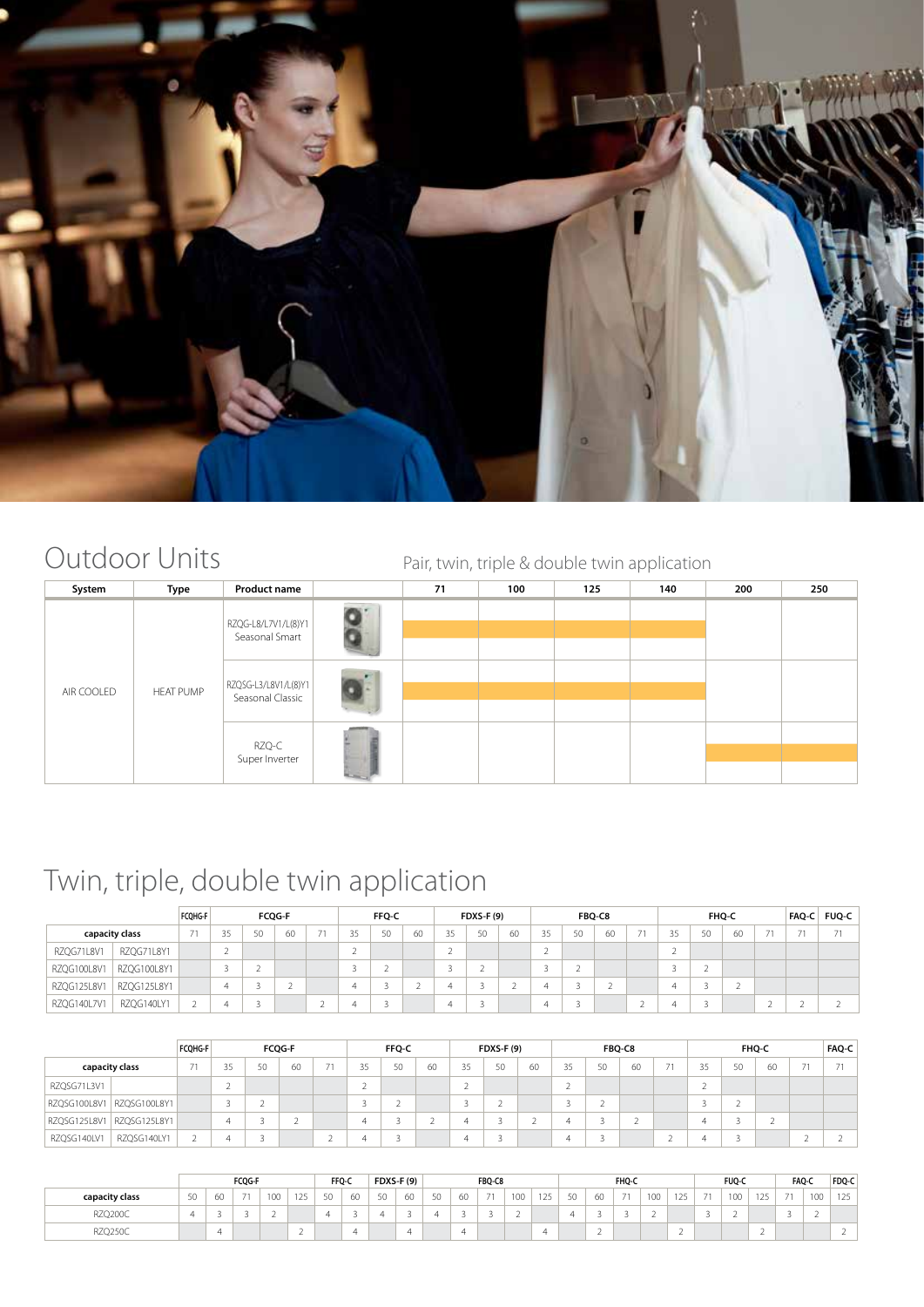## Light commercial



Air flow rate (m3 /h)

|            |           | Outdoor Units Siesta | Pair application |     |     |     |
|------------|-----------|----------------------|------------------|-----|-----|-----|
| System     | Type      | <b>Product name</b>  | 71               | 100 | 125 | 140 |
|            |           | AZQS-BV1             |                  |     |     |     |
| Air cooled | Heat pump | AZQS-BY1             |                  |     |     |     |

#### Rooftops

| System     | Type      | <b>Product name</b>       | Refrigerant | 250 | 350 | 450 | 550 | 600 | 700 |
|------------|-----------|---------------------------|-------------|-----|-----|-----|-----|-----|-----|
|            |           |                           |             |     |     |     |     |     |     |
| Air cooled | Heat pump | UATYQ-CY1<br>Rooftop unit | R-410A      |     |     |     |     |     |     |
|            |           |                           |             |     |     |     |     |     |     |

| System | Type      | <b>Product name</b>       | Refrigerant | 180 | 240 | 280 | 320 | 450 | 560 | 700 | 850 | 1000 | 1200 |
|--------|-----------|---------------------------|-------------|-----|-----|-----|-----|-----|-----|-----|-----|------|------|
|        | Heat pump | UATYP-AY1<br>Rooftop Unit | R-407C      |     |     |     |     |     |     |     |     |      |      |
|        |           |                           |             |     |     |     |     |     |     |     |     |      |      |

#### For connection with air handling units and biddle air curtain

| System     | Type                                                  | <b>Product name</b>  | 71 | 100 | 125 | 140 | 200 | 250 |
|------------|-------------------------------------------------------|----------------------|----|-----|-----|-----|-----|-----|
|            |                                                       | ERQ-AV1 <sup>1</sup> |    |     |     |     |     |     |
| Air cooled |                                                       | Condensing Units     |    |     |     |     |     |     |
|            | Heat pump<br>ERQ-AW1 <sup>1</sup><br>Condensing Units |                      |    |     |     |     |     |     |
|            |                                                       |                      |    |     |     |     |     |     |

(1) Only use the condensing units in combinations with an air handling

| Type                          | <b>Product name</b> |  | 200 | 600 | 800 | ,000 | 500, ا | 2,000 | 4,000 | 6,000 | 8,000 |
|-------------------------------|---------------------|--|-----|-----|-----|------|--------|-------|-------|-------|-------|
| ERQ air handling applications | EKEXV-kit           |  |     |     |     |      |        |       |       |       |       |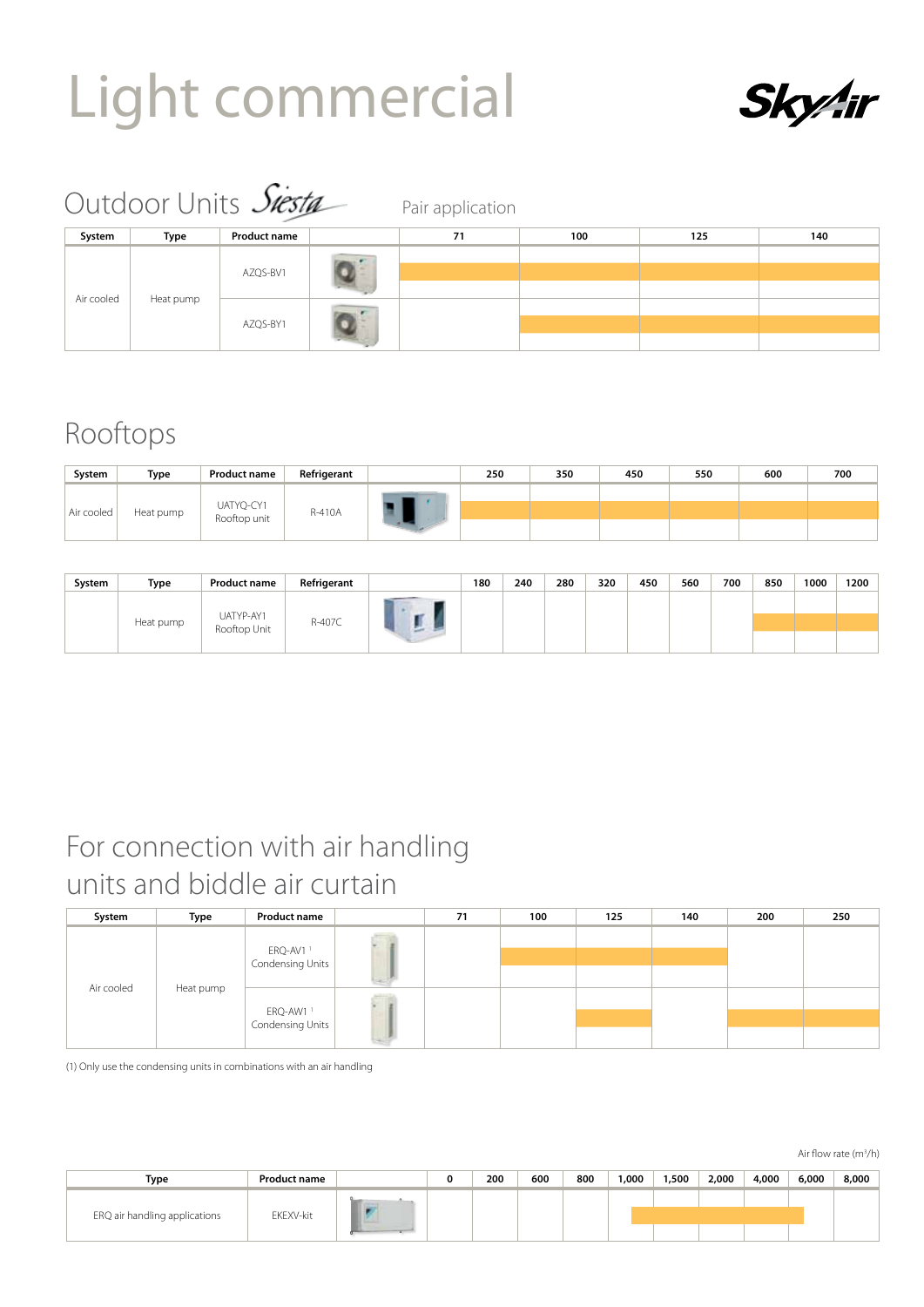#### Biddle standard air curtain range



| Type                                        | <b>Product name</b> |  |
|---------------------------------------------|---------------------|--|
| Biddle standard air curtain<br>free hanging | CYQ S/M/L-DK-F      |  |
| Biddle standard<br>air curtain cassette     | CYQ S/M/L-DK-C      |  |
| Biddle standard<br>air curtain recessed     | CYQ S/M/L-DK-R      |  |